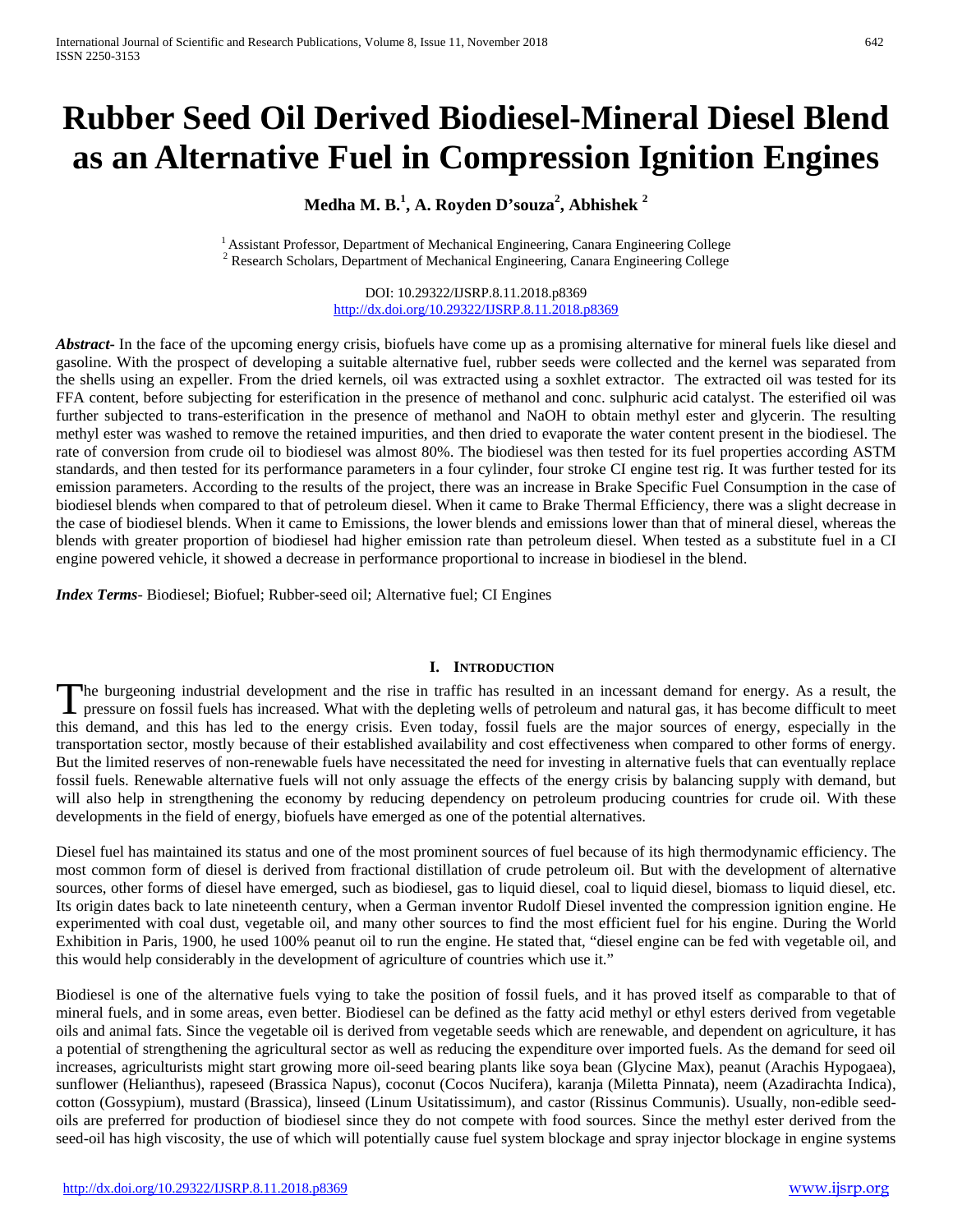designed for mineral diesel, it might be necessary to blend the obtained biodiesel with mineral diesel. In this work, rubber seed oil has been used for the production of biodiesel by the method of two-step trans-esterification. The obtained biodiesel has been blended with mineral diesel in different proportions, i.e. B5 (biodiesel:diesel=5:10), B10, B15, B20, B30. The resulting blends have been tested in a four cylinder, four stroke diesel engine, and the calculated performance parameters are compared with that of mineral diesel to justify the viability of rubber seed oil derived biodiesel as an alternative fuel in C.I. engines.

### **II. PRODUCTION OF BIODIESEL**

The production of biodiesel was undertaken in a step by step process, from the collection of rubber seeds to the testing of biodiesel (Fatty Acid Methyl Ester) in a CI engine. The equipment needed for the production of biodiesel were shell remover, soxhlet extractor, burette for titration, round bottom flasks, triple neck flask, measuring flasks, separating funnel, holders, heater, condenser, and a beaker. The chemicals required were n-hexane, methanol, conc. sulphuric acid, NaOH salt, NaOH solution, phenolphthalein indicator, and isopropyl alcohol.

### **2.1 Feedstock**

The rubber seeds needed for the production of biodiesel were collected from a rubber tree plantation in Chikmagalur, Karnataka, India. The weight of the collected seeds was around 20kg. They were washed and dried, before separating the kernel from the shells using a de-shelling machine. After separating the rotten kernel, the final yield was around 12kg. The rubber seed kernel was further dried to remove any moisture content.

### **2.2 Extraction of Oil**

The rubber seed kernel was finely ground before placing it in the thimble of the soxhlet extractor in batches to undergo soxhilation. Another receiving flask was filled with n-hexane and placed on a heater. The soxhlet extractor was fixed above the flask, and a condenser was placed above it. When the heater was turned on, the solvent moved up the distillation arm and into the thimble containing the kernel. The condenser ensured that no solvent vapors escaped from the extractor. The rubber seed oil in the kernel dissolved in the n-hexane, and it was siphoned off when the thimble was filled. The solvent and oil mixture were subjected to evaporation above 100 degree Celsius to separate the solvent and to remove any moisture content.

### **2.3 Testing of FFA Content**

The testing of FFA content was carried to ascertain whether the free fatty acid content in the obtained oil was below the accepted standard for biodiesel. The weight of the oil taken for the purpose of testing was 1.04gm, and to this, 15ml of isopropyl alcohol was added as a solvent, along with 5-6 drops of phenolphthalein indicator. In a burette, 0.1 Normal NaOH was taken, and titrated against the solvent mixture.

FFA Content = 
$$
\frac{28.2 \times Normality \ of \ NaOH \times Titration \ Value}{Weight \ of \ oil}
$$
 (2.1)

Using the above formula, the FFA content was found to be 29%. Since this was well above the specified standards, the oil had to be subjected for acid esterification to reduce the excessive acid content of the rubber seed oil.

## **2.4 Esterification**

For the first trial of this process, one liter of extracted oil was taken in a triple neck flask and was heated to 60 degree Celsius, and that temperature was noted using a thermometer. A magnetic stirrer was placed inside the flask and the oil was stirred for some time for the uniform distribution of heat. A condenser was fixed above the flask and a steady flow of water was maintained through it. In a separate measuring flask, 300ml of methanol was taken, and  $25ml$  of  $H_2SO_4$  was added to it. The catalyst mixture was stirred lightly and poured into the triple neck flask containing the raw oil. The mixture was stirred again to ensure even blending of the catalyst and oil. It was maintained at 60 degree Celsius for about an hour, and then was poured into a separating funnel. The liquid mixture was allowed to cool and settle for 24 hours. A darker layer of acid ester was formed at the bottom of the flask, below a lighter layer of esterified oil. When measured, the esterified oil was 1050ml and the acid ester was 251 ml.

> Acid catalyst  $RCOOH + CH<sub>3</sub>OH$  $H_2O + RCOOCH_3$ **FFA** Water Methyl ester Methanol **Fig. 2.1 Acid Catalyzed Esterification**

#### **2.5 Trans-esterification**

Before trans-esterification, the FFA content was tested again, and it was found to be 3.01%, which agreed with the specified standards of ASTM for biodiesel. For the next step of the process, the esterified oil was taken in a triple neck flask and a condenser was fixed above its center neck. The heater was turned on, and the oil was stirred for uniform distribution of heat. In a measuring flask, 5gm of finely powdered NaOH was taken and 250ml of methanol was added to it. The mixture was stirred thoroughly before pouring into the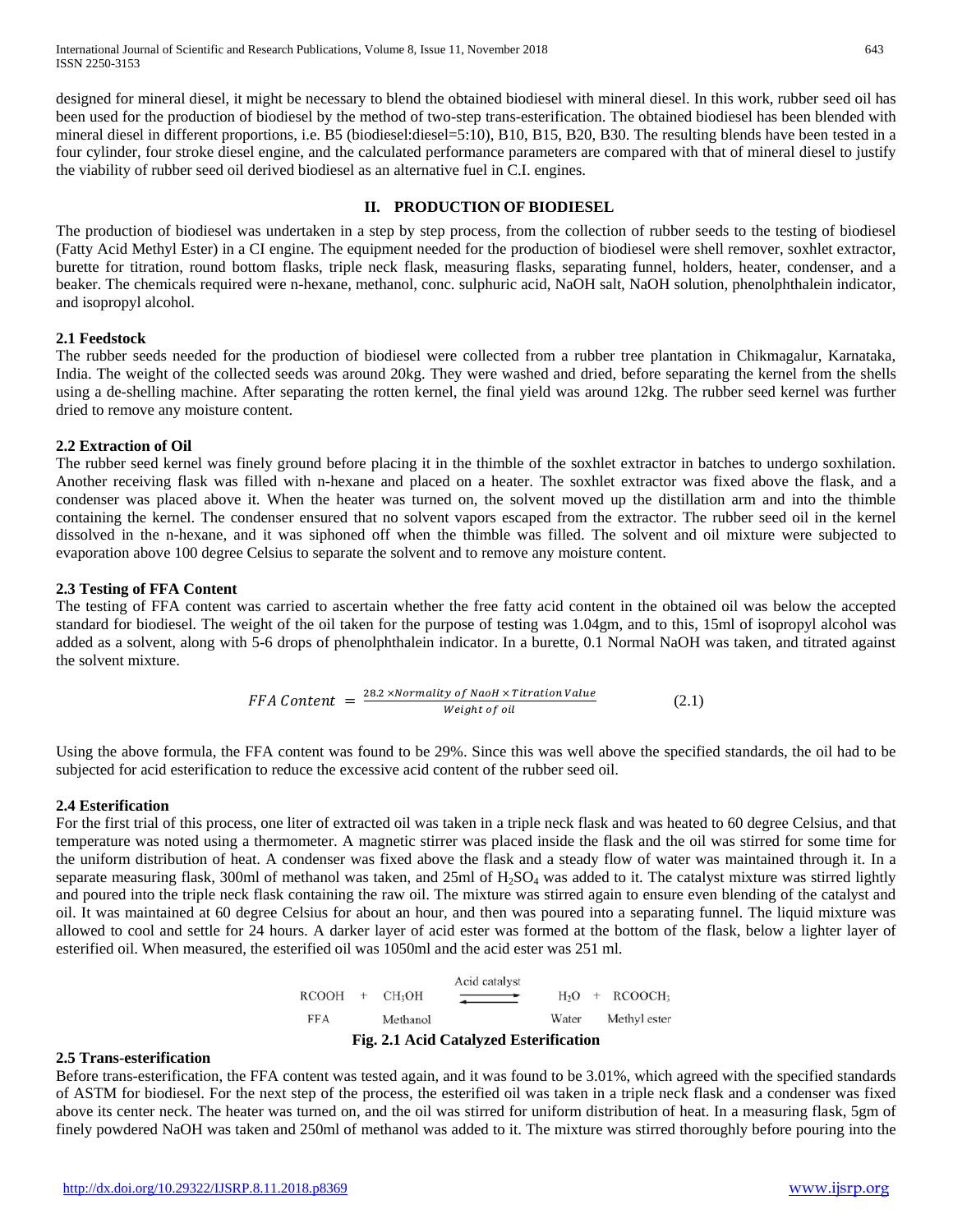flask containing the esterified oil. It was allowed to heat for an hour at 60 degree Celsius. The entire mixture was then poured into a separating funnel and allowed to settle for 24 hours. At the end of this process, two layers were formed in the funnel, the top layer was methyl ester (biodiesel) and the bottom layer was glycerin. The yield obtained from 1050ml of esterified oil after separation was 870ml of methyl ester and 180ml of glycerin.

| H <sub>2</sub> COOCR'               |                     | Alkaline catalyst | $H_2COH$           | R'COOCH <sub>3</sub>     |
|-------------------------------------|---------------------|-------------------|--------------------|--------------------------|
| HCOOCR''                            | 3CH <sub>3</sub> OH |                   | <b>HCOH</b>        | $R''$ COOCH <sub>3</sub> |
| $H_2$ COOCR $^{\prime\prime\prime}$ |                     |                   | H <sub>2</sub> COH | R'''COOCH3               |
| Triglyceride                        | Methanol            |                   | Glycerol           | Methyl ester             |

### **Fig. 2.2 Alkaline Catalyzed Trans-esterification**

## **2.6 Washing**

The methyl ester was washed with water to remove the residual methanol and other soluble impurities present in it. In this process, warm water was directly poured into the separating funnel, such that the water having higher density would absorb the soluble matter and collect at the bottom of the funnel. The solution was removed using the outlet tap and the process was continued until the methyl ester (biodiesel) was free of impurities.

## **2.7 Drying**

The washed biodiesel was poured into a beaker and heated in a heating mantle. The temperature was maintained at 100 degree Celsius to allow the evaporation of residual water. The resulting solution was RSO B100 biodiesel.

## **III. EXPERIMENTATION**

The biodiesel was tested for various fuel properties like density, viscosity, calorific value, flash point, fire point etc., and these were compared to that of mineral diesel fuel.

#### **Properties Diesel Biodiesel** Density  $(Kg/m^3)$ ) 825 877 Kinematic Viscosity (cSt) 3 5.13 Flash Point (°C) 70 155 Fire Point (°C) 80 170 Calorific Value (KJ/Kg)  $45,300$  38,400

## **Table 3.1 Comparison of Fuel Properties**

## **3.1 Blending of Biodiesel**

The biodiesel was blended with mineral diesel in proportions of 5:95(B5), 10:90(B10), 15:85(B15), 20:80(B20), and 30:70(B30).

## **3.2 Experimental Setup**

The engine used for testing the performance parameters of the different blends was a four stroke, four cylinder water cooled compression ignition engine. The engine was coupled to a brake drum dynamometer to measure the output. The flow rates of engine and calorimeter were maintained using a calibrated rotameter. An exhaust analyzer was affixed to the exhaust outlet to analyze the emissions, and a smoke pump was used to measure smoke opacity.

## **3.3 Engine Specifications**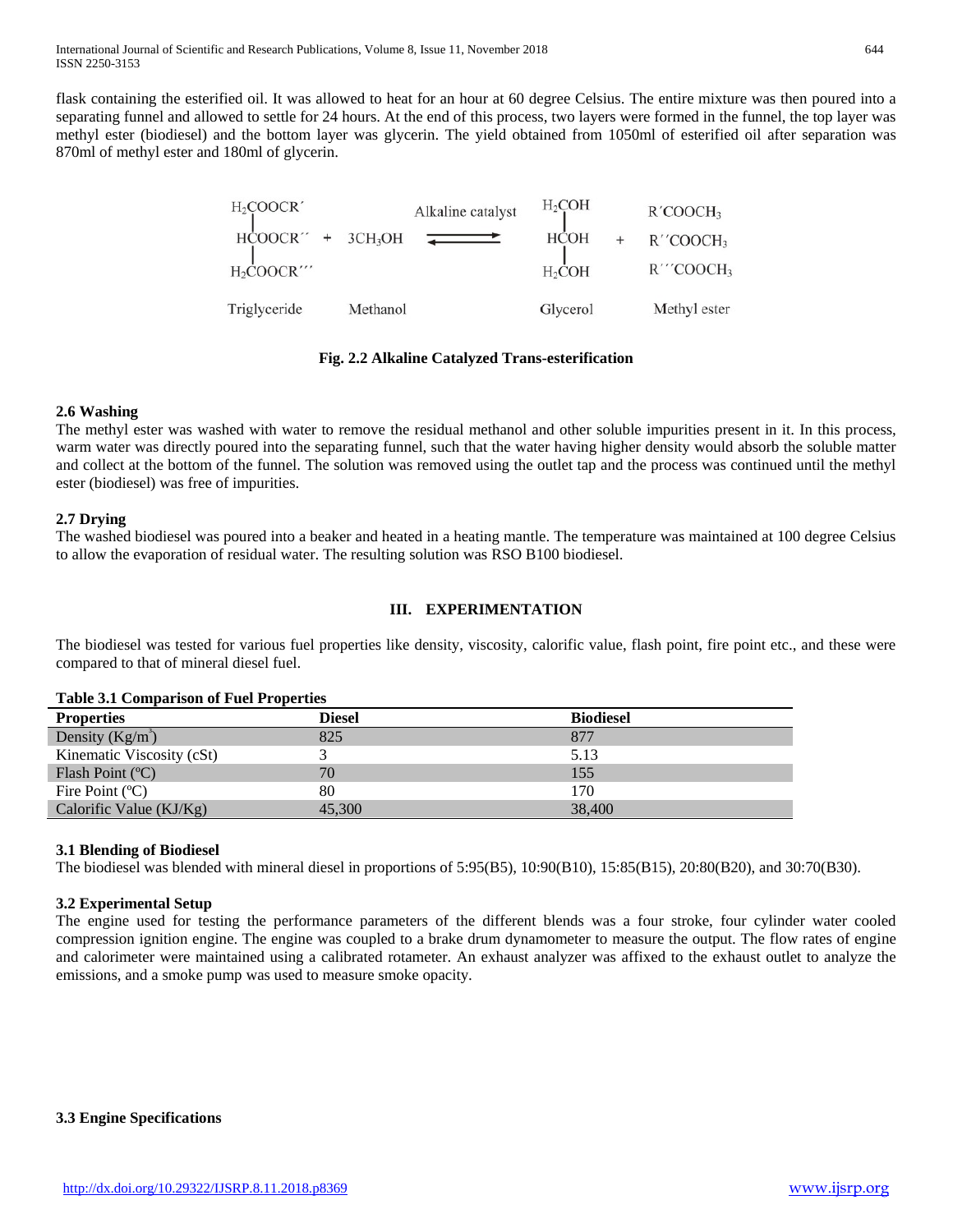Make: Kirloskar No. of cylinders: 1 No. of strokes: 4 Bore diameter, D: 80mm Stroke length, L: 110mm Capacity: 3.68kW Power: 5bhp Speed: 1500 rpm



**Fig. 3.1 Engine Setup**

## **3.4 Experimental Procedure**

The engine was started at no load condition using diesel as fuel. The water flow rate to the engine and calorimeter was stabilized, and the readings were noted down for different loads by keeping the speed as a constant. The time taken for 10cc of fuel consumption was measured using a stop watch. This procedure was repeated for B5, B10, B15, B20, B30 blends. The emissions such as hydrocarbons (HC), carbon dioxide (CO<sub>2</sub>), carbon monoxide (CO), and nitrogen oxide (NO) were measured using a gas analyzer fitted to the exhaust.

## **IV. RESULTS AND FINDINGS**

From the readings obtained, important performance parameters such as brake specific fuel consumption (BSFC) and brake thermal efficiency (nbth) were calculated. The emission gases like CO, CO<sub>2</sub>, HC, NOx, and the smoke opacity were also measured using a gas analyzer and a smoke meter.

## **4.1 B00 (100% Diesel)**

| TANIV III I VLIVIIIIIIIVV I MI MIIIVVVID |                   |                       |                             |                         |  |  |  |
|------------------------------------------|-------------------|-----------------------|-----------------------------|-------------------------|--|--|--|
| Load                                     | <b>BP</b><br>(kW) | <b>TFC</b><br>(kg/hr) | <b>BSFC</b><br>$(kg/kW-hr)$ | $\eta_{\rm bth}$<br>(%) |  |  |  |
|                                          | 1.44              | 0.720                 | 0.5000                      | 15.89                   |  |  |  |
| 8                                        | 2.58              | 1.009                 | 0.3911                      | 20.32                   |  |  |  |
| 12                                       | 3.69              | 1.320                 | 0.3577                      | 22.22                   |  |  |  |
| 16                                       | 4.68              | 1.600                 | 0.3418                      | 23.25                   |  |  |  |

# **Table 4.1 Performance Parameters**

# **Table 4.2 Emission Readings**

|      |       | $-$             |    |                 |                      |
|------|-------|-----------------|----|-----------------|----------------------|
| Load | CO    | $\mathbf{CO_2}$ | HC | NO <sub>x</sub> | <b>Smoke Opacity</b> |
|      | 0.032 | 1.8             | 21 | 214             | 28%                  |
| 8    | 0.080 | 4.7             | 24 | 391             | 49%                  |
| 12   | 0.100 | 6.7             | 29 | 580             | 72%                  |
| 16   | 0.110 | 8.1             | 33 | 790             | 87%                  |
|      |       |                 |    |                 |                      |

# **4.2 Biodiesel Blends at Full Load**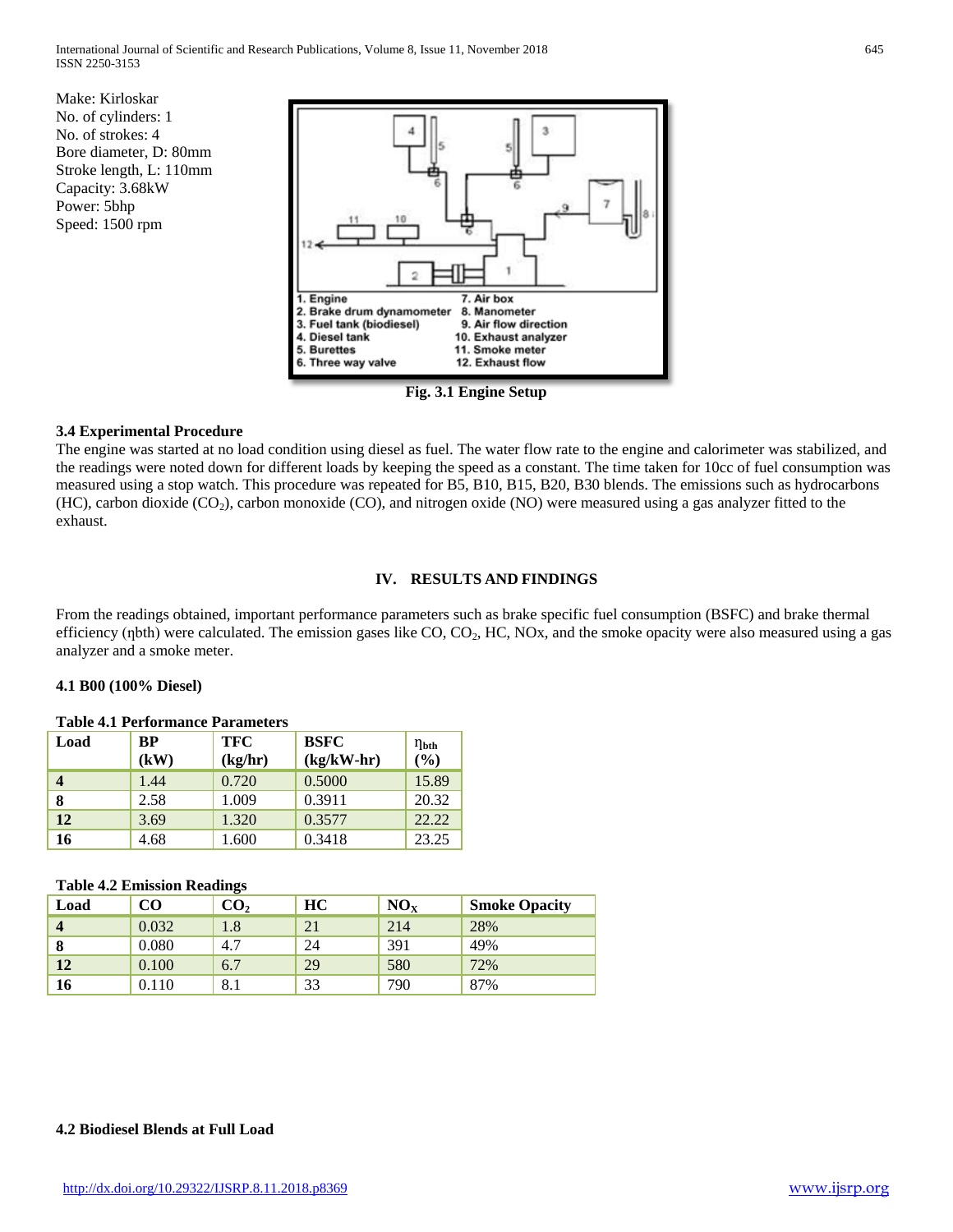| <b>Blend</b> | BP<br>(kW) | <b>BSFC</b><br>$(kg/kW-hr)$ | <b>BTE</b><br>(%) | $\bf CO$<br>(ppm) | $\bf CO$<br>(ppm) | HC<br>(ppm) | NO<br>(ppm) | <b>Opacity</b><br>$\frac{(0)}{0}$ |
|--------------|------------|-----------------------------|-------------------|-------------------|-------------------|-------------|-------------|-----------------------------------|
| <b>B00</b>   | 1.44       | 0.342                       | 23.25             | 0.110             | 8.9               | 33          | 790         | 87                                |
| <b>B05</b>   | 2.58       | 0.350                       | 23.23             | 0.084             | 8.0               | 20          | 760         | 73                                |
| <b>B10</b>   | 3.69       | 0.360                       | 23.39             | 0.060             | 8.0               | 16          | 720         | 74                                |
| <b>B15</b>   | 4.68       | 0.362                       | 22.47             | 0.064             | 8.1               | 15          | 740         | 75                                |
| <b>B20</b>   | 4.70       | 0.364                       | 22.55             | 0.067             | 7.9               | 14          | 780         | 74                                |
| <b>B30</b>   | 5.03       | 0.389                       | 21.37             | 0.079             | 8.6               | 19          | 801         | 80                                |

#### **Table 4.3 Performance Parameters**

### **4.3 Performance Curves**

The curves corresponding to the performance parameters and emission characteristics are discussed below.

### **4.3.1 Brake Specific Fuel Consumption (BSFC)**



#### **Fig 4.1 Variation of Brake Specific Fuel Consumption with Load**

The BSFC of B05 blend is 2%, and that of B30 blend is 8% more than that of mineral diesel, and this might be attributed to the fact that biodiesel has much lesser calorific value and higher viscosity when compared to that of diesel. This might lead to incomplete combustion, and hence, result in greater consumption of fuel.

## **4.3.2 Brake Thermal Efficiency** ( $\eta_{\text{bth}}$ )



**Fig 4.2 Variation of Brake Thermal Efficiency with Load**

Brake thermal efficiency of B5 blend is 0.1% higher, and that of B30 blend is 8% lower than that of mineral diesel. Since B5 has a slightly higher lubricating property than mineral diesel, and a calorific value near to that of mineral diesel, its BTE is also slightly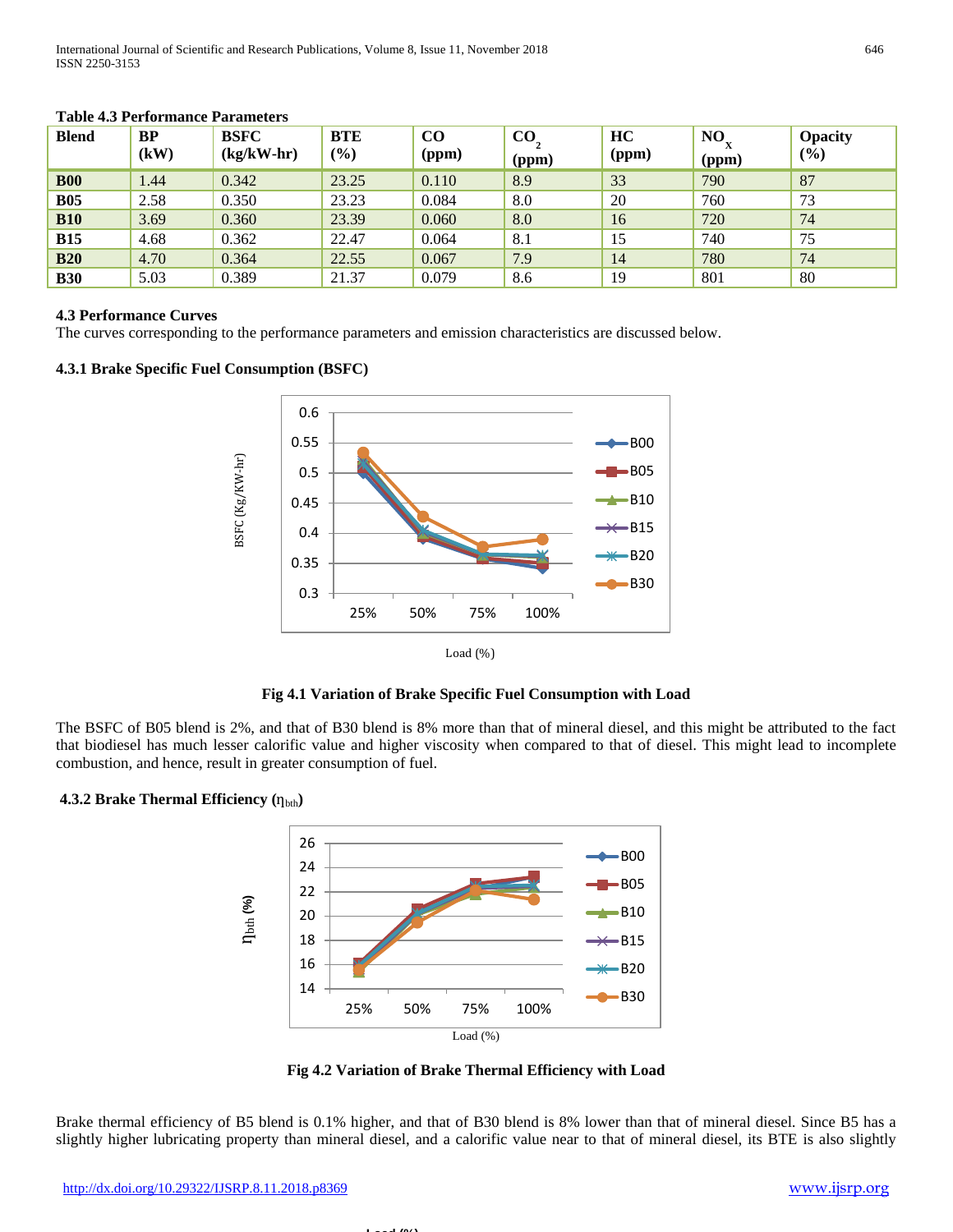higher than that of mineral diesel. As the proportion of biodiesel increases, the combustion efficiency keeps on decreasing due to the decreasing calorific value, and hence, the BTE of B30 is considerably lower than that of mineral diesel.

#### **4.3.3 Smoke Opacity**



**Fig 4.3 Variation of Smoke Opacity with Load**

Diesel fuel (B00) has the higher smoke opacity when compared to the blends, and it keeps on increasing from B5 with the increase in the blend ratio. The reason why B5 has less smoke opacity might be because of the internal oxygen content present in the biodiesel which improves the combustion. As the blend ratio increases, the viscosity of the fuel increases, due to which incomplete combustion takes place. This in turn increases the opacity of the smoke.

## **4.3.4 Carbon Monoxide (CO) Emissions**



**Fig 4.4 Variation of CO emission with Load**

Mineral diesel fuel (B00) has higher rate of Carbon Monoxide emissions when compared to the biodiesel blends. B5 has considerably lower CO emission and it decreases till B15, after which it starts increasing. The reason for this can be that the higher amount of oxygen present in B5 to B15 blends will convert most of CO emissions to less toxic  $CO<sub>2</sub>$  gases. Thus the emission of CO will be reduced. Since the amount of oxygen in the fuel keeps reducing for blends higher that B15, the CO emissions keep on increasing.

## **4.3.5 Carbon Dioxide (CO<sub>2</sub>) Emissions**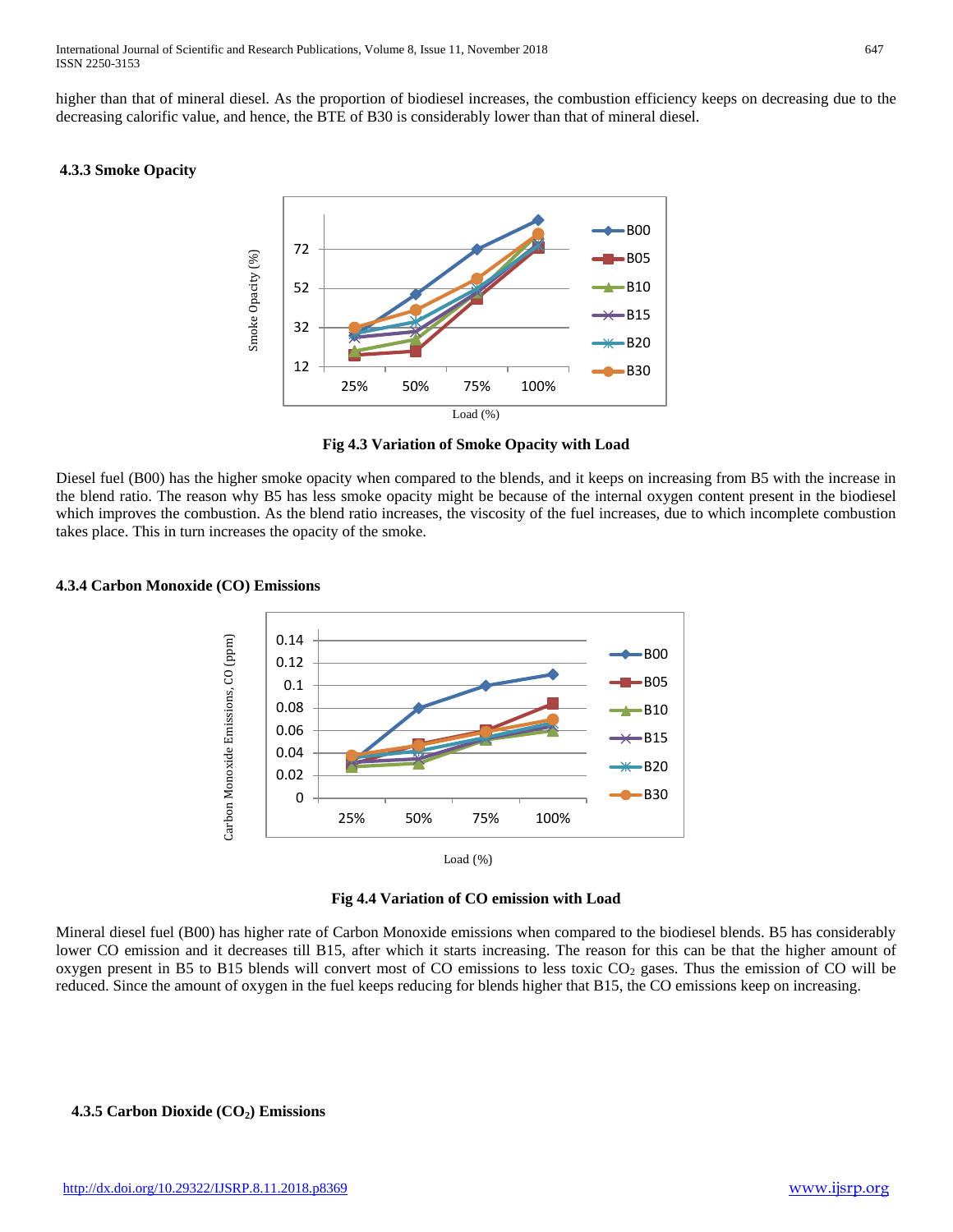



The  $CO<sub>2</sub>$  emissions increase with the increase in load. The Carbon Dioxide emission depends on the amount of oxygen present in the fuel. If greater amount of oxygen is present in the fuel, the amount CO<sub>2</sub> also increases. Since higher rate of combustion is needed for higher power output, the amount of fuel burnt is more, which will cause increase in the  $CO<sub>2</sub>$  levels.







HC emissions are caused due to the incomplete combustion of carbon compounds in the fuel. As load is increased, the fuel consumption increases, which means that the amount of fuel present in the air-fuel mixture will be more, and the oxygen present in it is less. Since the oxygen content is more in B5 to B20 blends, the combustion rates will be higher, and the HC emission decreases, but for blends higher than B30, the HC emission increases with the increase in fuel consumption and decrease in oxygen in the intake mixture.

#### **4.3.7 Nitric Oxide (NO<sub>X</sub>) Emissions**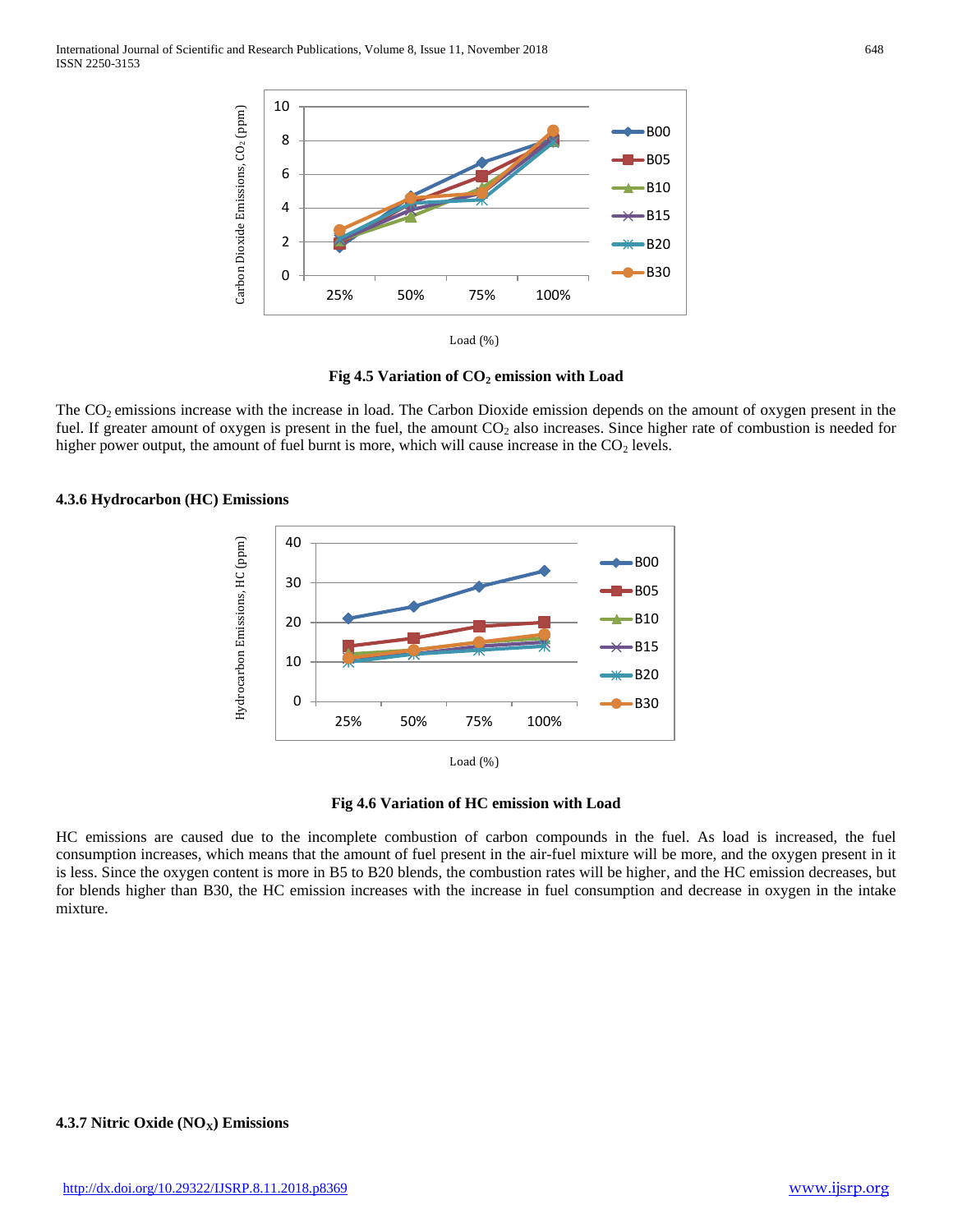International Journal of Scientific and Research Publications, Volume 8, Issue 11, November 2018 649 ISSN 2250-3153



**Fig 4.7 Variation of NO<sub>X</sub> emission with Load** 

Most of the nitrogen content present in the exhaust gases is in the form of nitric oxide. The formation of Nitric Oxide mostly depends on the oxygen content in the cylinder during the power stroke and the temperature. The reason why the formation of Nitric Oxide increases for blends higher than B20 might be because the time required for the combustion of fuel is more due to greater viscosity and lower calorific value. This results in a delay of energy release at the end of power stroke due to which the exhaust gases will be subjected to very high temperature. At this temperature, the oxygen content in the exhaust gases reacts with oxygen to form Nitric Oxide. The increase in  $NO<sub>X</sub>$  emissions can also be attributed to the nitrogenous compounds present in the Biodiesel.

#### **V. CONCLUSION**

In this study of rubber seed derived biodiesel as an alternative fuel, fatty acid methyl ester was successfully produced from crude rubber seed oil. According to the results of the project, there is a 2.5% increase in Brake Specific Fuel Consumption in the case of B5 blend, and a 14% increase in BSFC in the case of B30 blend when compared to that of petroleum diesel. When it came to Brake Thermal Efficiency, there is a 0.08% decrease in the case of B5 blend, and 8.08% decrease in the case of B30 blend. When it comes to Emissions, there is a 0.23% decrease for B5 blend, and 0.28% decrease for B30 blend in the case of Carbon Monoxide emission, and a 0.54% decrease for B5 blend, and 0.42% decrease for B30 blend in the case of Hydrocarbon emissions when compared to that of petroleum diesel. In the case of smoke opacity, there is a decrease of 0.1% for B5 blend, and 0.08% decrease for B30 blend when compared to that of petroleum diesel. From the observations, it is evident that the lower blends are suitable for use in Compression Ignition engines with none or minimum modifications. Even though rubber-seed oil biodiesel-mineral diesel blend is a suitable alternative fuel, further research is required in order to increase its efficiency.

#### **REFERENCES**

- [1] Agarwal Avinash Kumar, "Biofuels (alcohols and biodiesel) applications as fuels for internal combustion engines", Progress in Energy and Combustion Science, Issue 33 (2007).
- [2] Dr. Hiregoudar Yerrennagoudaru, Chandragowda M, Manjunatha K., Nagaraj Basavantappa Hugar, "Experimental Investigation of Multi Cylinder Diesel Engine Using Rubber Seed Oil and Diesel", International Journal of Recent Development in Engineering and Technology, Volume 3, Issue 1 (2014).
- [3] Jolius Gimbun, Shahid Ali, Chitra Charan Kanwal, Liyana Amer Shah, Nurul Hidayah Ghazali, Chin Kui Cheng, "Biodiesel Production from Rubber Seed Oil Using a Limestone Based Catalyst," Advances in Material Physics and Chemistry, Volume 2 (2012).
- [4] Kulachate Pianthong, Prachasanti Thaiyasuit, "Production of Biodiesel from Rubber Seed Oil and its Effects to Engine Performances," GMSARN International Conference on Energy Security and Climate Change, Volume 2 (2009).
- [5] N. Ravichandran, R. Senthil, R. Silambarasan, K. Veeramanikandan, G. Paresh, "Performance and Emisson Characteristics of Di-Ethyl Ether in Rubber Seed Vegetable Oil Using a Single-Cylinder Diesel Engine", National Conference on Recent Trends and Developments in Sustainable Green Technologies, Journal of Chemical and Pharmaceutical Sciences, Issue 7 (2015).
- [6] Nguyen Thi Thanh Xuan, Duong Viet Dung, "Studies of Biodiesel Production from Rubber Seed Oil and Testing of Performance Characteristics in a Diesel Engine," 5th World Conference on Applied Sciences, Engineering and Technology, Volume 2 (2016).
- [7] Prakash R., Singh R.K., Murugan S., "Performance and Emission Studies in a Diesel Engine Using Bio Oil-Diesel Blends," Second International Conference on Environmental Science & Technology (ICEST-2011).
- [8] Raheman H., Phadatare A.G., "Diesel engine emissions and performance from blends of
- [9] karanja methyl ester and diesel," Biomass and Bioenergy, Issue 27 (2004).
- [10] S. Senthil Kumar, K. Purushothaman, "High FFA Rubber Seed Oil as an Alternative Fuel for Diesel Engine," Research Inventy, Volume 1, Issue 10 (2012)
- [11] S. Senthil Kumar, K. Purushothaman, P.K. Devan, "Performance and Emission Characteristics of a Diesel Engine Using Rubber Seed Oil and its Diesel Blends," International Journal of ChemTech Research, Volume 8 (2015).